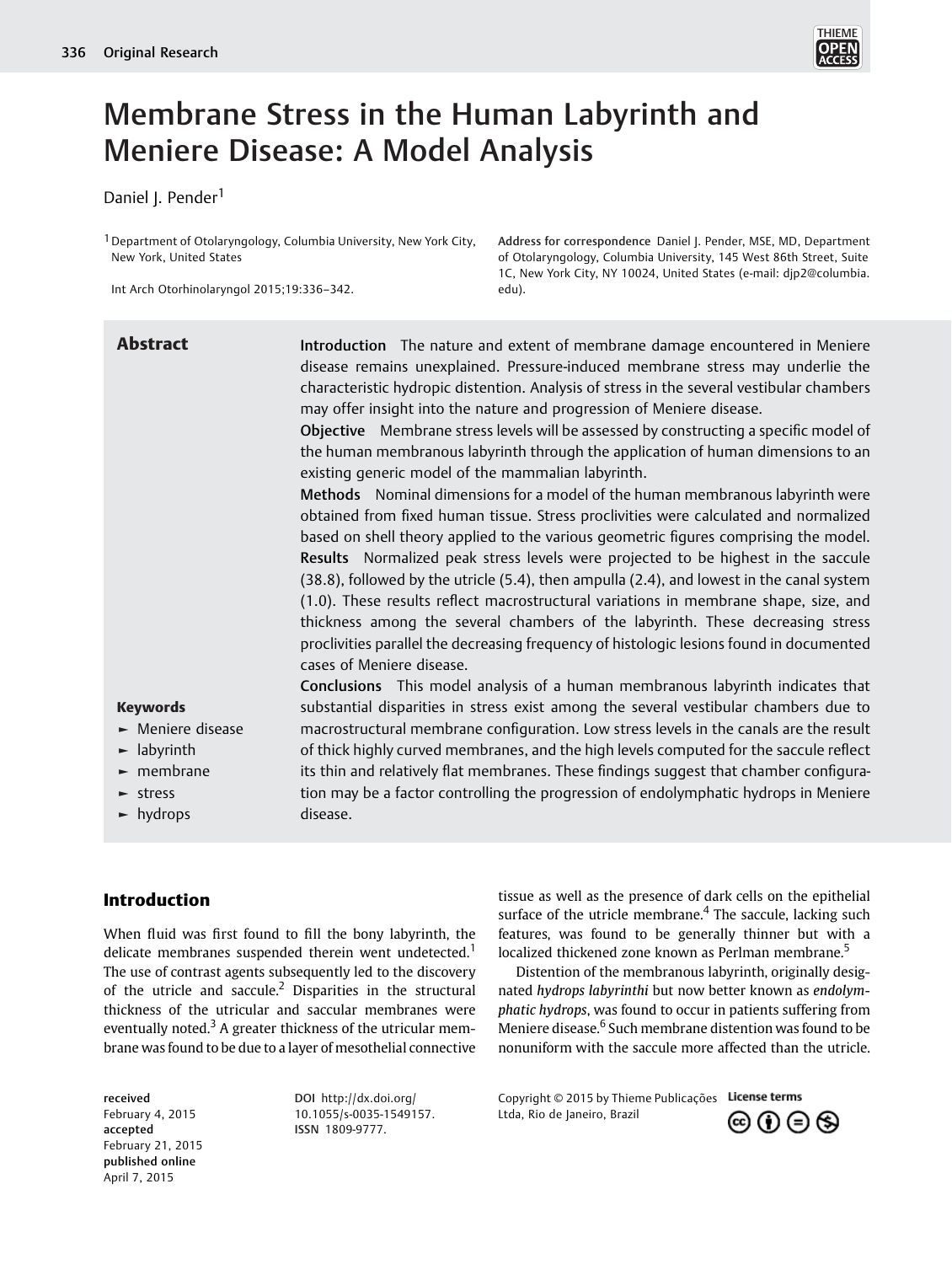This has been attributed to the saccule's visibly thinner membranes.<sup>3</sup> Pathologic elevation of endolymphatic fluid pressure has been the suspected cause, supported by the finding of such elevation in experimental hydrops.<sup>7</sup>

Endolymphatic pressure elevation causes distention by inducing tensile stress in the membranes. $8$  In the presence of a static transmural pressure, the tensile stress in the membranes is described by a membrane equation of equilibrium.9,10 This membrane equation can be simplified for certain axially symmetrical shapes to permit an assessment of peak stress in these chambers.<sup>11</sup>

A geometric model of the macrostructure of membranous labyrinth in mammals has been described that uses axially symmetric shapes to emulate the several chambers.<sup>12</sup> In this model, a semicircular canal is treated as a torus, an ampulla as a sphere, the utricle as a cylinder, and the saccule as a discus (i.e., a flattened spheroid). These features are illustrated in ►Fig. 1. Stress proclivity (the peak level of stress per unit of transmural pressure) in each chamber of the model has been shown to depend on chamber macrostructure (i.e., shape, size, and thickness of its membranes). $^{13}$ 

Eq. 1 shows how these entities are related, with stress proclivity given by the product of a shape coefficient and the ratio of chamber radius to membrane thickness.

(1)  $t/p = C_{sh} \cdot r/w$ 

where *t* represents tensile stress in the membrane wall;  $p$  represents transmural pressure on the membrane;  $t/p$ represents stress proclivity;  $C_{sh}$  represents a shape coefficient; r represents the axial radius of curvature of the membrane; w represents the wall thickness of the membrane; and  $r/w$  represents the membrane thinness index.

Analysis of a model of the human labyrinth may provide insight into the stress disparities inherent to its complex configuration. Such an analysis may also offer a new perspective on the membrane pathology that is characteristic of Meniere disease.

## Methods

A model of the human labyrinth requires specification of chamber proportions and dimensions. Fixed-tissue measurements of the vestibular membranes were used. These measurements were made from a standard temporal bone specimen in the archival collection at Harvard Medical School that was judged to be normal by an independent otopathologist. Nominal measurements of the membranous labyrinth were made with a Zeiss photomicroscope (Germany) fitted with a calibrated reticule. Measurements were taken where the chamber membranes were sectioned transversely. For the external radius of the semicircular canal, a reported value for the horizontal canal was used.

Computations were based on the model chamber geometries of the membranous labyrinth as noted above.<sup>12</sup> The shape factors for the various geometric configurations used in the model labyrinth have been identified and reported previously.<sup>13</sup> Model shape coefficients for each chamber were calculated, based on chamber measurements. Nominal dimensions of chamber radii and membrane thickness were utilized to compute a membrane thinness index for each chamber. The greater the ratio of chamber radius to membrane thickness, the "thinner" the membrane is in relative terms.

This value of membrane thinness index was employed to qualify the use of the membrane equation in the determination



Fig. 1 A model of the human membranous labyrinth using geometrical elements. Heavy lines represent thick membrane in the pars superior and Perlman membrane in the saccule. Light lines represent thin membranes in the saccule and the vestibular membrane (Reissner) of the cochlea spiral.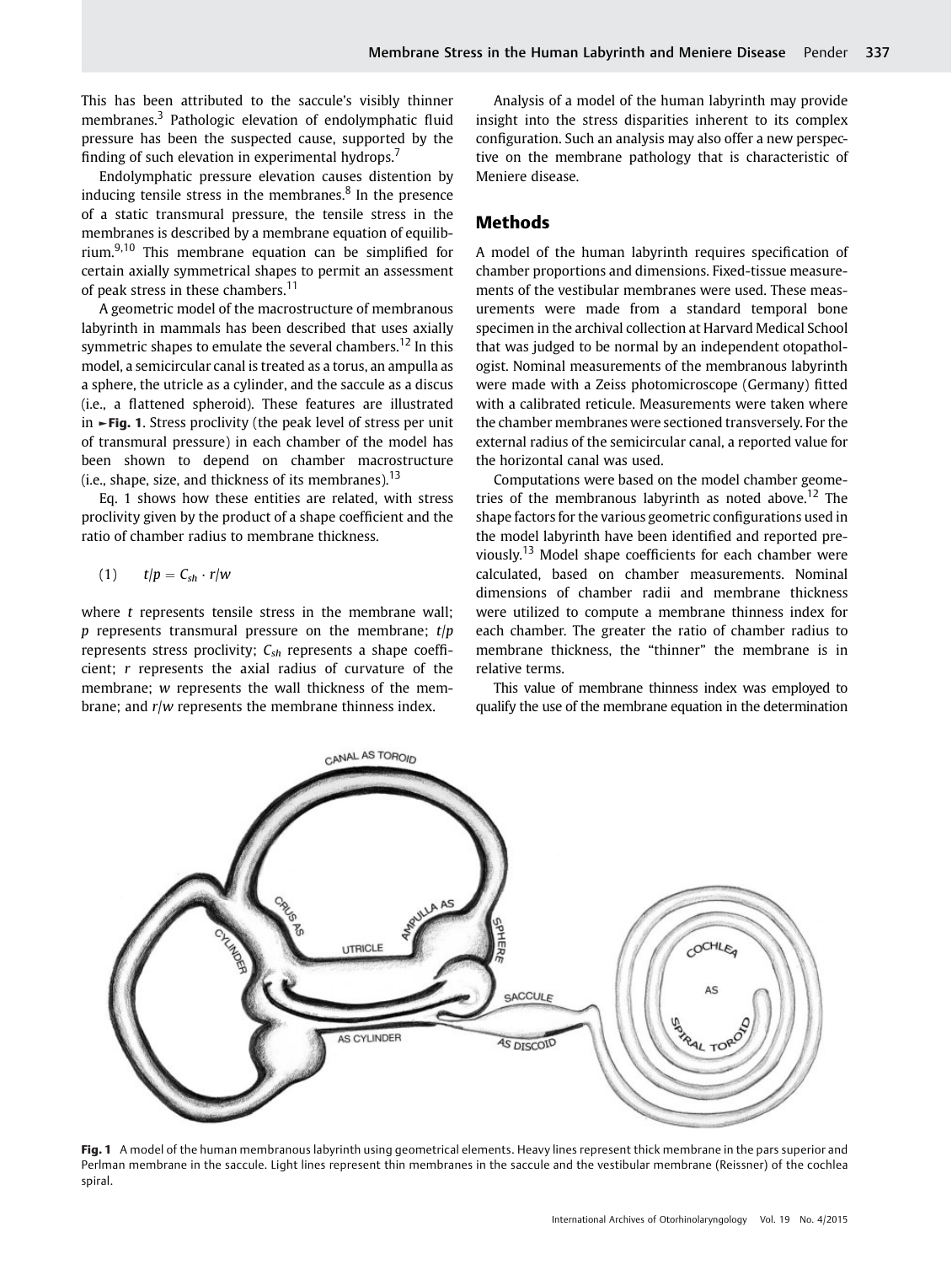of stress proclivity. The membrane equation is only valid for chambers where the membrane thinness index is 5 or larger because the greater the radial size of the chamber for a given membrane thickness, the thinner the membrane relative to chamber size. $9$  Once this qualification was met, stress proclivity was computed as the product of shape coefficient and membrane thinness index using the membrane equation shown in Eq. 1.

Normalized stress in the model was then determined based on the chamber with the least stress proclivity. All measured values were rounded to the nearest whole number in light of their nominal nature, and all calculated values are rounded to the nearest tenth.

### Results

►Table 1 presents the measurements made of the membranous vestibular chambers. Membrane thickness in the range of 23 to 30 µm, was found to characterize the membranes of the pars superior. In contrast, the saccule demonstrated a much thinner membrane of  $\sim$ 5 µm, except for its reinforced area with a thickness of 28 µm. As to the internal radii of curvature of the several chambers, the semicircular canal was found to have a measured value of 140 µm; the ampulla, a value of 640 µm; and the utricle, a value of 930 µm. The lateralmost portion of the saccule had a measured radius of curvature of 1,750 µm. For the external radius of the model canal, the value of 3,170 µm for the horizontal canal as reported by Curthoys and Oman was used in the calculations.<sup>14</sup>

►Table 2 presents a tabulation of results based on these measurements. Membrane shape coefficients ranged from a low of 0.5 for the ampulla modeled as a sphere to a high of 1.1 for the saccule modeled as a discus, with other chamber values intermediate. Membrane thinness index values ranged from a low of 5.6 for the semicircular canal to a high of 204 for the saccule, with intermediate values of 27.8 for the ampulla and 31 for the utricle. All of the computed values for membrane thinness index in ►Table 2 can be seen to meet the engineering criterion for thin (i.e., the all values are greater than 5.0) and thus validate the use of the membrane equation in their analyses. Of these, the membrane thinness index for the semicircular canal (5.6) makes it effectively the most thick-walled of all the vestibular chambers.

The values for stress proclivities in the model labyrinth were calculated using the membrane shape coefficients and membrane indices in ►Table 2. Stress proclivity was found to be 5.8 in the semicircular canal, 13.9 in the ampulla, and 31 in the utricle. The stress value for the saccule is estimated to be much higher, with a value of 225.

Normalized tensile stress proclivity values are also presented in ►Table 2. Because the calculations predict that stress proclivity in the semicircular canal will represent the minimum value, normalized stress computations were based on this structure. Therefore, by definition, the value of the normalized stress proclivity in the semicircular canal of the model is 1.0. The normalized stress values for the other vestibular chambers are 2.4 for the ampulla, 5.4 for the utricle, and 38.8 for the saccule. This variation in normalized stress proclivity is shown graphically in ►Fig. 2.

#### **Discussion**

Engineering models have long been used to gain insight into the behavior of unwieldy physical systems. In fact, it has been observed that although "all models are wrong, some are useful."<sup>(pg. 424)15</sup> Although modeling is inherently approximate in nature, it can be especially helpful in complex situations where its estimations cannot be readily obtained in any other way. Such a model approach appears well suited to the complex geometry of the membranous labyrinth. Modeling of the individual chambers with simple geometric elements can provide insights that are neither apparent nor intuitive.

The dimensional values used in this model of the human labyrinth are to be considered nominal rather than exact. The measured values for the axial radii of the horizontal semicircular canal, ampulla, and utricle  $(140 \mu, 640 \mu, 930 \mu,$ respectively) are consistent with the published average norms for these structures (160 µ, 580 µ, 920 µ, respectively).<sup>14</sup> This suggests that the temporal bone utilized in this study was representative of normal and that the

| Vestibular chamber   | Model shape   | Wall thickness $(\mu)$ | Axial radius $(\mu)$ | External radius $(\mu)$ | Semiaxial length $(\mu)$ |
|----------------------|---------------|------------------------|----------------------|-------------------------|--------------------------|
| Canal                | Torus         | 25                     | 140                  | $3,170^{b}$             | n/a                      |
| Ampulla              | Sphere        | 23                     | 640                  | n/a                     | 640                      |
| Utricle              | Cylinder      | 30                     | 930                  | n/a                     | n/a                      |
| Saccule              | <b>Discus</b> |                        | 1.020                | n/a                     | 460                      |
| Saccule <sup>a</sup> | Sphere        |                        | $1,750^a$            | n/a                     | n/a                      |

Table 1 Nominal dimensions for a model human labyrinth

Abbreviation: n/a, not available.

<sup>a</sup>Radius of curvature of an osculating circle at the lateralmost portion saccular membrane.

b Published value for the human horizontal semicircular canal.

Note: Values are rounded approximations based on direct measurements of normal human temporal bone tissue, unless noted otherwise. Given the substantial stress disparity between the saccule and the other chambers, an alternate method of calculating peak membrane stress at this point in the saccule was employed. This was based on a direct osculating circle measurement of curvature at the polar region of the saccule (1,750 µ) and the most conservative spherical shape factor (0.5). These data are shown in italics.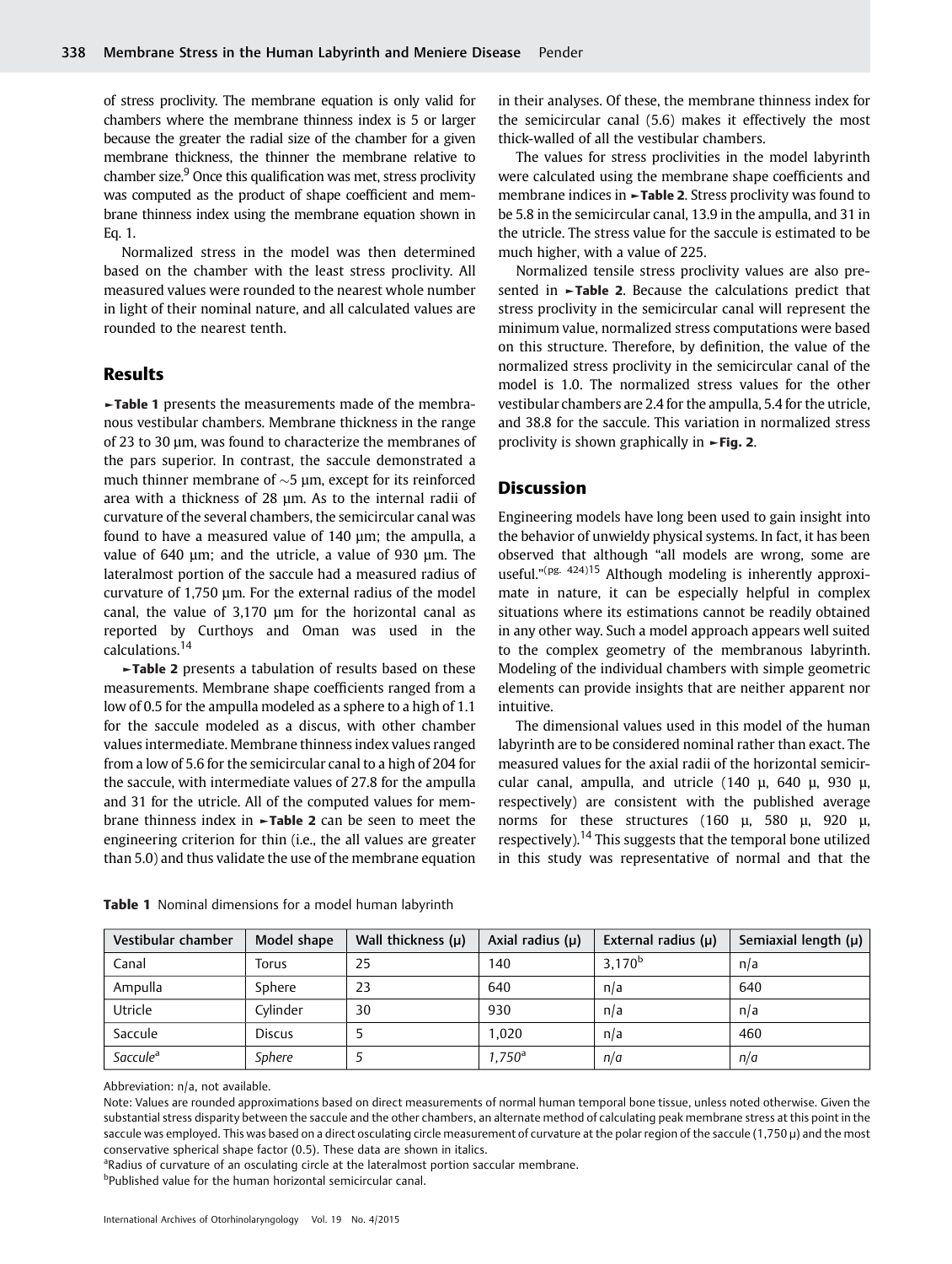| Membrane<br>structure | Membrane<br>model | Formula for shape<br>coefficient  | Calculated shape<br>coefficient | Membrane<br>thinness index | Stress proclivity | Stress proclivity<br>normalized <sup>a</sup> |
|-----------------------|-------------------|-----------------------------------|---------------------------------|----------------------------|-------------------|----------------------------------------------|
| Canal                 | Torus             | $\frac{1}{2}$ (2 - r/R)/(1 - r/R) | 1.03                            | 5.6                        | 5.8               | 1.0                                          |
| Ampulla               | Sphere            | $1 - r^2/2L^2$                    | 0.5                             | 27.8                       | 13.9              | 2.4                                          |
| Utricle               | Cylinder          | $1 - r^2/2L^2$                    | 1.0                             | 31                         | 31                | 5.4                                          |
| Saccule               | <b>Discus</b>     | r/2L                              | 1.1                             | 204                        | 225               | 38.8                                         |
| Saccule               | Sphere            | $-r^2/2L^2$                       | 0.5                             | 350                        | 175               | 31.5                                         |

Table 2 Calculation of stress parameters in a model human labyrinth

Abbreviations: r, axial radius; R, external radius; L, semiaxial length.

Note: Given the substantial stress disparity between the saccule and the other chambers, an alternate method of calculating peak membrane stress at this point in the saccule was employed. This was based on a direct osculating circle measurement of curvature at the polar region of the saccule (1,750  $\mu$ ) and the most conservative spherical shape factor (0.5). These data are shown in italics.

<sup>a</sup>Normalized values are based on the semicircular canal as reference.

supplemental measurements of membrane thickness and curvatures were also within the range of normal.

Earlier work in this area has demonstrated how stress is dependent on chamber configuration.<sup>11</sup> The tensile stress induced per unit of applied pressure can be very large in a membrane of very low curvature, and conversely, the tensile stress in a highly curved membrane can be quite low, despite be subjected to the same transmural pressure. Indeed, tensile stress can vary from point to point within the membrane of a pressurized vessel of complex configuration, depending on the shape, proportions, thickness, and curvature of the membrane at the point in question. This point is counterintuitive and deserves emphasis. Uniform transmural pressure throughout a structure does not induce a constant level of tension when the containment membranes vary in configuration. Membrane areas with low stress will be more pliant, and others with high stress will be palpably more tense. Thus, the variable geometries of the several chambers in the vestibule suggest that uneven stress vulnerability exists within their membranes.

A quantitative analysis of stress proclivities in the vestibular structures of the toadfish showed that the level of tensile stress induced by transmural pressure does varies consider-



#### **Stress Proclivities in the Vestibular Membranes**

Fig. 2 Disparate stress proclivities in a model of the human labyrinth. The saccule has a stress proclivity that is an order of magnitude greater than the other three chambers.

ably with membrane geometry in this species.<sup>16</sup> Additionally, it has been shown that stress proclivities in the mammalian labyrinth have the potential to reach high levels should extremes of chamber shape be encountered.<sup>13</sup>

The results reported here extend these earlier findings in fish and mammals to the human labyrinth. Suspected disparities in maximum tensile stress in the various chambers are confirmed based on nominal dimensions of a model human labyrinth. Stress levels are projected to be the lowest in the semicircular canal. Stress levels will be 2.4 times higher in the ampulla and 5.4 times higher in the utricle under physiologic pressure in a static equilibrium. However, the most notable finding is that the stress in the saccular membrane is projected to be 38.8 times higher than that in the canal.

Previous work has shown that in the discoid emulation of the saccule, peak stress is meridional and occurs in the polar region, the lateralmost portion of the saccule facing the perilymphatic cistern as shown in **≻Fig. 3**.<sup>13</sup> Given the substantial stress disparity between the saccule and the other chambers, an alternate method of calculating peak membrane stress at this point in the saccule was employed. This was based on a direct osculating circle measurement of curvature at the polar region of the saccule  $(1,750 \,\mu)$  and the most conservative spherical shape factor (0.5). These data are shown in italics at the bottom of ►Tables 1 and 2. This approach can be considered to establish a conservative lower bound for the actual value because the osculating circle underestimates the flatness of the membrane at the point of measurement. This computation returned a lower bound stress value of 175, consistent with the model's prediction of 225.

This high value for stress proclivity does not necessarily mean that the saccule is under extreme tension in the normal state. If the endolymphatic pressure hovers near 0, then there will be little if any tension in any of the membranes. But whatever tension there is, it will be 38.8 times higher in the saccule than the canal. Furthermore, any rise in pressure beyond the normal physiologic range will be felt more acutely in the saccule. Thus, distention in response to elevated pressure is most likely to affect the saccule primarily. The likelihood of distention in other chambers would be expected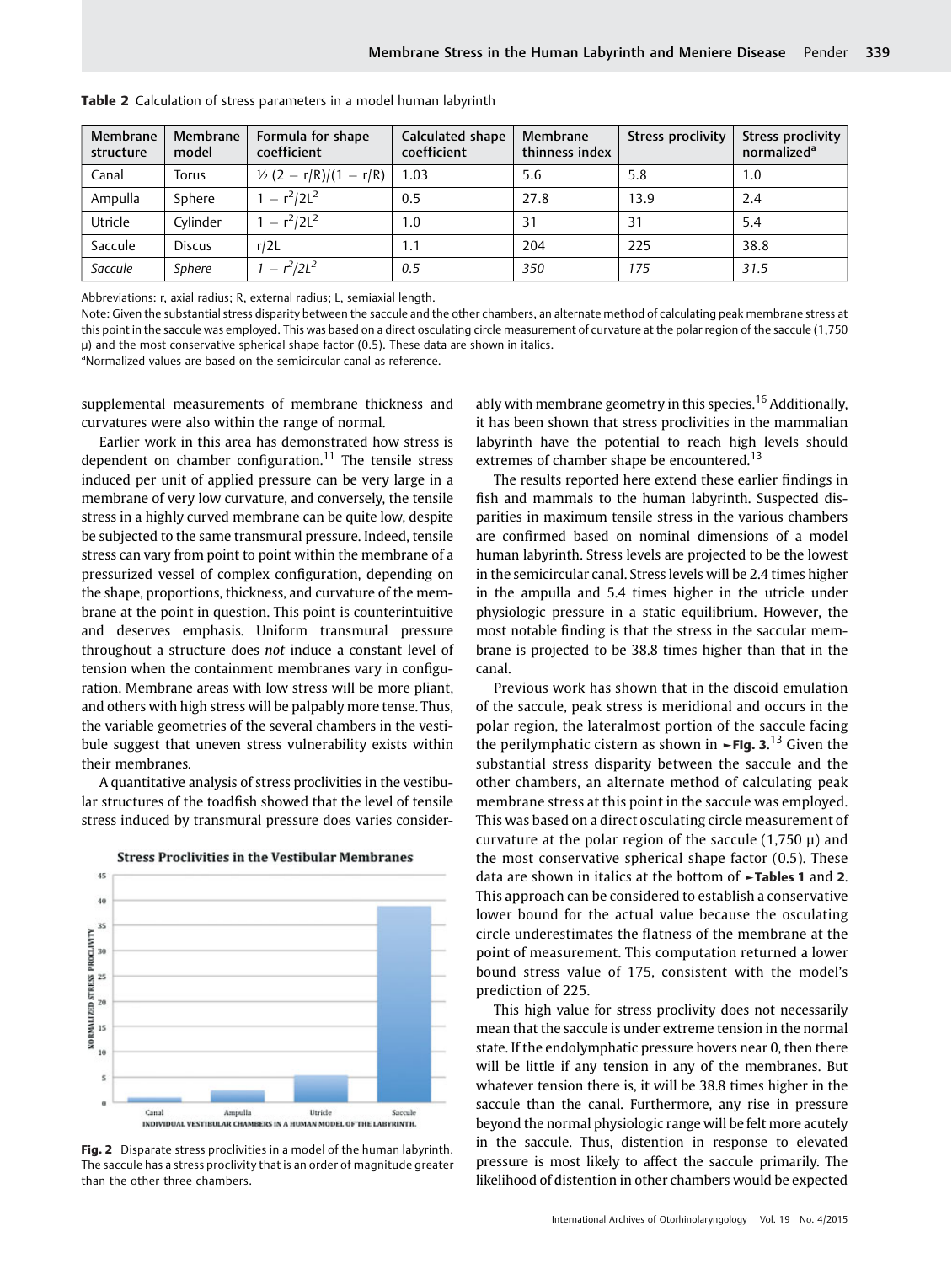

Fig. 3 Schematic of the vestibule showing the key anatomic features. Maximum tensile stress occurs in the center of the saccule membrane.

to parallel their stress proclivities, with utricle second, ampulla third, and canal last.

A better understanding of these disparities comes from closer scrutiny of the controlling parameters of stress in each chamber. The saccule's stress at 225 is much higher than that in the other chambers due to a combination of the adverse flattened shape (discus) and a substantially thinner membrane. Utricular stress at 31 is substantially less due to its smaller radius and thicker membranes. Ampullary stress proclivity at 13.9 is lower still mainly due to its advantageous spherical configuration. The lowest stress proclivity of 5.8 is found in the model canal reflecting its highly curved membranes (low radius of curvature) and relatively thick membrane. It is noteworthy that these features in the canal are the reverse of those encountered in the saccule.

Inspection of the data in  $\blacktriangleright$ Table 2 shows that there is much greater variation in membrane thinness index than there is in shape coefficient values The range of membrane thinness index values (5.6 to 204) is almost 40-fold, and that of shape (0.5 to 1.1) is only twofold. This indicates that the membrane thinness index (radial size relative to membrane thickness) is the dominant determinant of membrane stress; the lower the index, the lower the stress proclivity of the structure.

Comparisons with other bodily structures, namely the vascular and ocular systems, offer some perspective on this. In the vascular system where vessels share a cylindrical shape, large arteries have a membrane thinness index of approximately 4.0 and small arterioles have a value of  $1.0$ .<sup>17</sup> An arteriole in spasm with virtually no lumen has a membrane thinness index of 0 and is maximally thick in relative terms. Thus, in the distal reaches of the arterial system where the vessels get smaller and smaller, ironically and counterintuitively, the thickness of the vessel walls in relative terms gets larger and larger. In contrast, on the venous side where intravascular pressures are low, the membrane thinness index is  $\sim$ 33.

In the ocular system, the eye has two spherical components with different curvatures.<sup>18</sup> The globe has a nominal radius of 12 mm and a wall thickness of 0.5 mm at its equator yielding a membrane thinness index  $(r/w)$  of 24. The cornea has a greater curvature with a radius of 8 mm and central thickness of 0.5 mm, indicating a thin membrane thinness index of 16. The cornea's lower index indicates a greater mechanical advantage in response to the intraocular pressure and implies lower tensile stress and a greater pliancy than that of the globe.

The membrane thinness index values reported here for the human pars superior range from 5.6 to 31. These values are broadly consonant with the values for the cardiovascular system (0 to 33) and ocular system (16 to 24). It would appear most pars superior structures, namely, utricle, ampullae, and canals, can ordinarily contain endolymphatic pressure with structures that have a membrane thinness index ranging from 5 to  $\sim$ 30.

However, the saccule's membrane thinness index (204) is at marked variance to those of the older vestibular structures that constitute the pars superior. It reflects the saccule's configuration of low curvature compounded by a thin membrane wall that results in an extraordinarily high membrane thinness index and therefore in relative terms is the thinnest of vestibular membranes. This suggests that the saccule is usually subject only to very low transmural pressure and would be especially vulnerable to any elevation. Theoretically, a thin saccule membrane need not be a liability per se. Were its thin membrane possessed of a high curvature, the computed index could be quite low as with arterioles. However, such is not the case, and the membrane thinness index for the saccule remains remarkably discordant with those of other vestibular structures.

Such disparities in membrane thinness index between saccule and the pars superior structures may be related to evolutionary age and an indicator of relative stability. At one extreme is the semicircular canal with a low index (5.6). This fact would suggest that this structure from a membrane stability point of view would be predicted to be the most stable of all the structures in the vestibular labyrinth. This would be consistent with the evolutionary age of this ancient structure, with its probable origin in the lateral line organ of primitive fish and dating back to the Silurian period some 400 million years ago.<sup>19</sup> At the other extreme, the saccule of the evolutionarily newer pars inferior has a high membrane thinness index that may indicate instability and potential for distention and rupture, something that can be seen in other structures when membranes are thin and dilated. For example, when a 3-mm cerebral berry aneurism thins out and distends to 10 mm, its theoretical membrane thinness index increases 37-fold. Such 10-mm aneurisms are attended by a substantial likelihood of rupture. $20$  Thus from the point of view of membrane thinness index, low values would seem to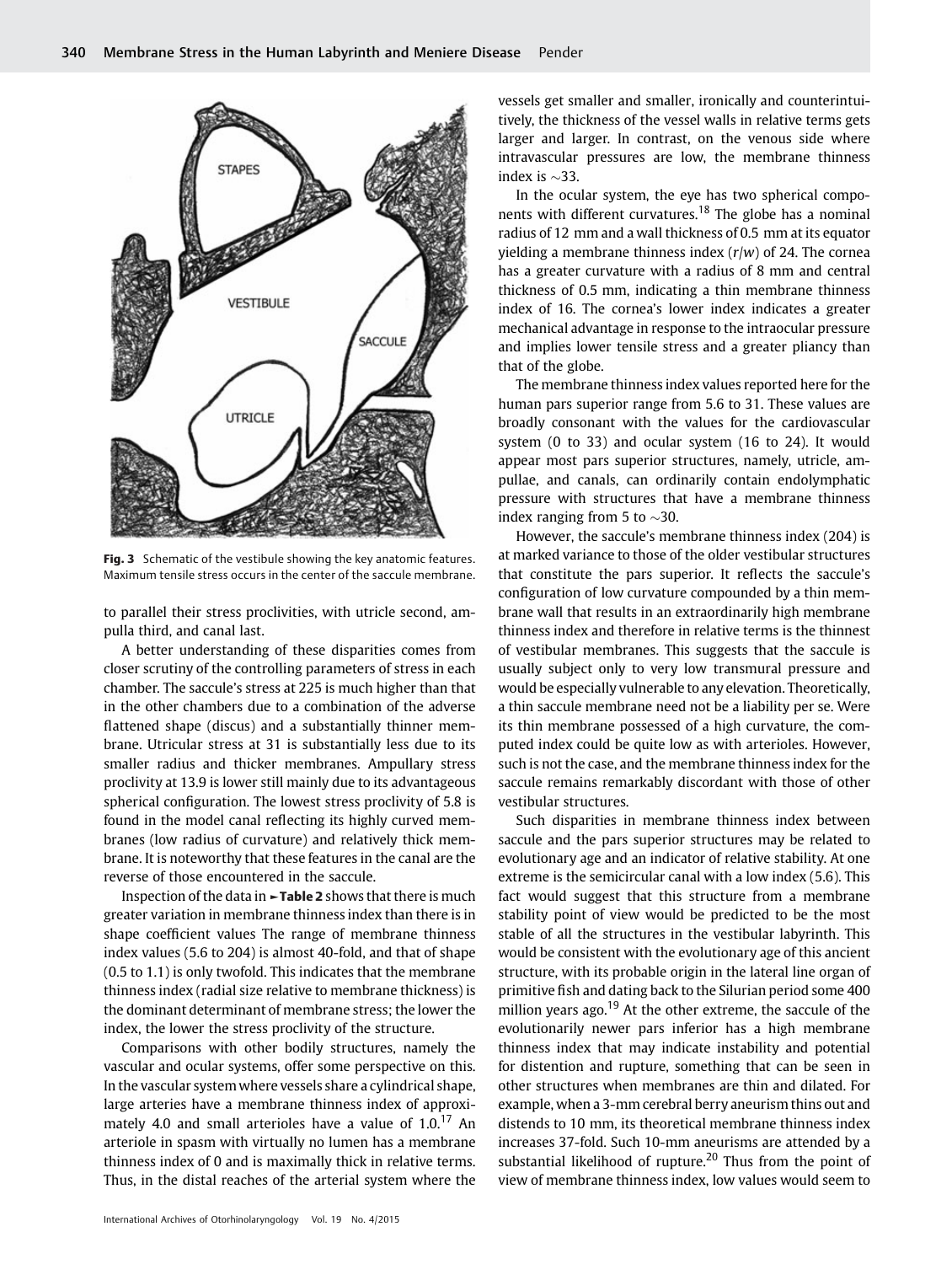be associated with greater membrane stability and high values may portend instability under pressure.

Finally, idealized geometrical figures that have an axis of symmetry are used to model chamber macrostructure in this study. The real vestibular membranes are likely to exhibit departures from these ideal states, and areas of irregularity will entail stress concentrations beyond those projected by the model. In addition, the membranes are presumed to be uniformly thick in the model. This assumption does not take into account real membrane microstructure wherein a composite of elements including collagen and various cellular elements are present and of variable thickness. These features may thus entail peak stress levels beyond those projected by the model. Thus, the model should be construed as providing a conservative estimate of stress proclivities in the various chambers.

These results have certain implications that bear directly on Meniere disease. The lesions in Meniere disease are found to occur in a precise sequence within the membranous labyrinth. $21$  The saccule is the first vestibular chamber to be affected after the cochlea. The utricle, the ampullae, and the canal system are then affected in that exact order. This sequence precisely parallels the order of stress proclivities projected herein for the human vestibular labyrinth, largest in the saccule and least in the canals. This consonance of lesion progression in Meniere disease with the range of stress disparities found in the model is noteworthy and suggests an association between these observations. These findings suggest that chamber macrostructure exerts a moderating influence on the progression of hydrops.

This would appear to be related to the membrane mechanical advantage afforded each chamber by its macrostructural combination of shape, size, and wall thickness. Because hydrops progresses from chamber to chamber in serial fashion following the normal anatomy, chambers in the chain that are mechanically advantaged may be less readily affected by the hydropic process and vice versa. This raises the possibility that chambers in some individuals may be more vulnerable to hydrops if they exhibit macrostructural variations in size, shape, and thickness outside of the normal range that compromises their normal membrane mechanical advantage. Support for this possibility comes from the observation that the saccule and utricle are larger in the contralateral ears of patients with Meniere disease.<sup>22</sup> Contralateral ears are more likely to develop hydrops than normal ears, $^{23}$  and therefore they may be constitutionally more vulnerable to the hydropic process due to their increased size.

Although membrane stress level depends on macrostructural characteristics of each chamber, chamber distensibility will depend on the microstructure of the membrane. Were the saccule to be made of stainless steel and the canals of gum rubber, it is clear that the canals would distend first under pressure regardless of their macroscopic structure. However, collagen appears to be the membrane constituent that determines distensibility.<sup>24</sup> Variation in collagen microstructural type, amount, and viscoelastic property can potentially confer nonuniform deformation characteristics on the vestibular chambers. Such membrane microstructure can be

expected to modulate the effect of chamber macrostructure in determining overall vestibular response to the hydropic process.

#### Conclusions

In this analysis of a model human labyrinth, differences in stress proclivities are projected to exist in the membranes of the several vestibular chambers. This is based on macrostructural variations in chamber size, shape, and membrane thickness. Most affected will be the saccule with its adverse discus shape and its thin membranes. Least affected will be the canal system due to its small radial size and its relatively thick membranes. Utricle and ampullae will be affected to an intermediate extent. These findings parallel the frequent occurrence of hydrops in the saccule and the rare occurrence of hydrops in the canal system, with the utricle and ampullae intermediately affected. Such an association leads to the suspicion that variations in chamber macrostructural geometry due to shape, size, and membrane thickness may be a factor controlling the progression of Meniere disease.

#### References

- 1 Cotugno D. De Aquaeductibus Auris Humanae Internae. Neapoli et Bononiae: Ex Typographia Sancti Thomae Aquinatis; 1775
- 2 Scarpa A. Anatomische Untersuchungen des Gehors und Geruchs. Nürnberg: Raspe; 1797:76–85
- 3 Schuknecht HF, Benitez JT, Beekhuis J. Further observations on the pathology of Meniere's disease. Ann Otol Rhinol Laryngol 1962; 71:1039–1053
- 4 Kimura RS. Distribution, structure, and function of dark cells in the vestibular labyrinth. Ann Otol Rhinol Laryngol 1969;78(3): 542–561
- 5 Perlman HB. The saccule: observations on a differentiated reenforced area of the saccular wall in man. Arch Otolaryngol 1940; 32:678–691
- 6 Hallpike CS, Cairns H. Observations on the pathology of Ménière's syndrome: (Section of Otology). Proc R Soc Med 1938;31(11): 1317–1336
- 7 Ito S, Fisch U, Dillier N, Pollak A. Endolymphatic pressure in experimental hydrops. Arch Otolaryngol Head Neck Surg 1987; 113(8):833–835
- 8 EFUNDA. Engineering Fundamentals: Thin walled pressure vessels. 2006 Available at:<http://www.efunda.com>
- 9 Fung YC. Biomechanics: Mechanical Properties of Living Tissues. New York, NY: Springer-Verlag; 1993
- 10 Shigley JE, Mischke CR, Budynas RG. Mechanical Engineering Design. New York, NY: McGraw-Hill; 2004
- 11 Pender DJ. A model analysis of static stress in the vestibular membranes. Theor Biol Med Model 2009;6:19
- 12 Pender DJ. A model design for the labyrinthine membranes in mammals. Laryngoscope 2014;124(6):E245–E249
- 13 Pender DJ. Membrane stress proclivities in the mammalian labyrinth. Int Arch Otorhinolaryngol 2014;18:398–402
- 14 Curthoys IS, Oman CM. Dimensions of the horizontal semicircular duct, ampulla and utricle in the human. Acta Otolaryngol 1987; 103(4):254–261
- 15 Box GEP. Robustness in the strategy of scientific model building. In: Launer RL, Wilkinson GN, eds. Robustness in Statistics. New York, NY: Academic Press; 1979
- 16 Pender DJ. A model analysis of tensile stress in the toadfish vestibular membranes. Int J Otolaryngol 2011;2011:519293